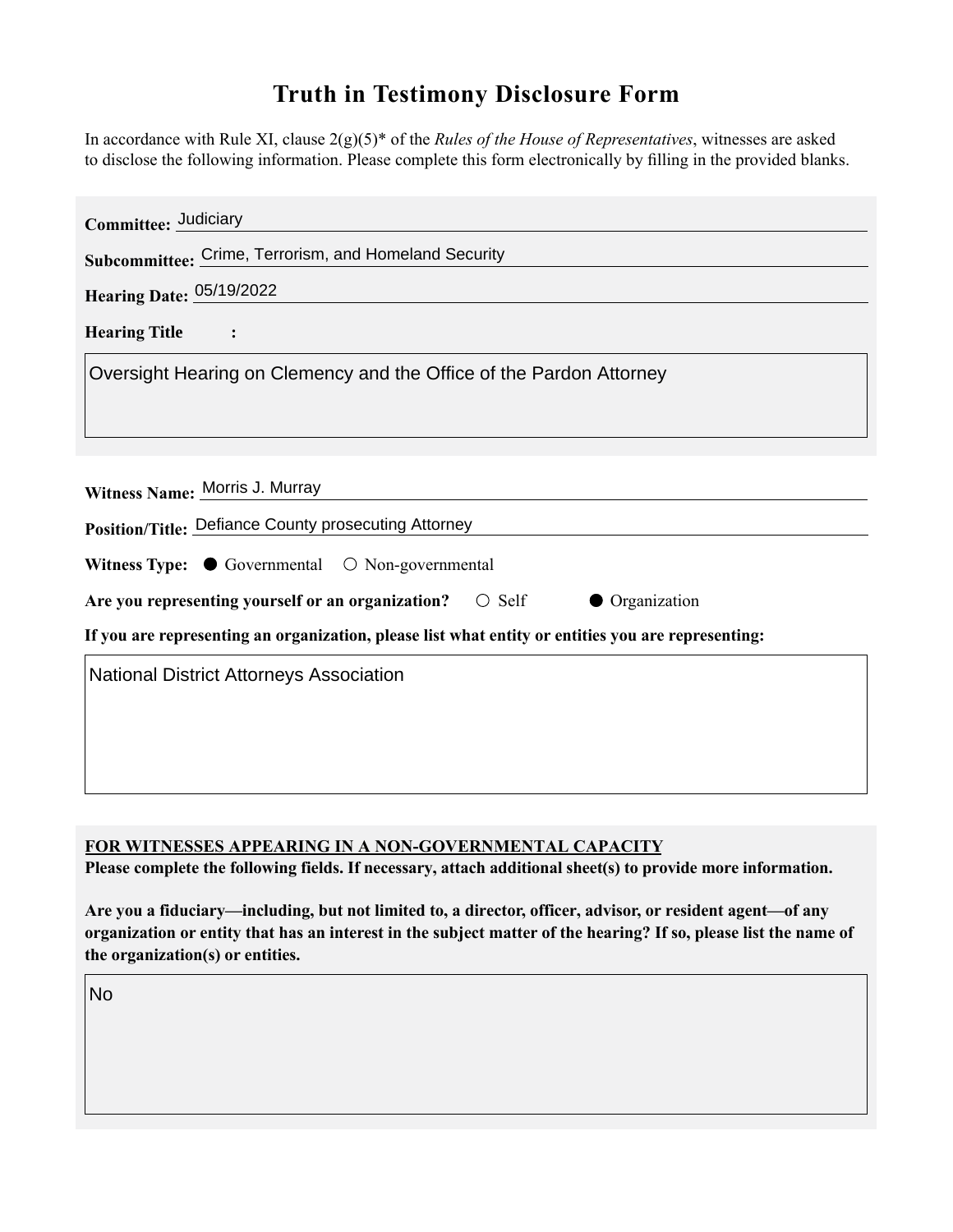**Please list any federal grants or contracts (including subgrants or subcontracts) related to the hearing's subject matter that you, the organization(s) you represent, or entities for which you serve as a fiduciary have received in the past thirty-six months from the date of the hearing. Include the source and amount of each grant or contract.** 

N/A

**Please list any contracts, grants, or payments originating with a foreign government and related to the hearing's subject that you, the organization(s) you represent, or entities for which you serve as a fiduciary have received in the past thirty-six months from the date of the hearing. Include the amount and country of origin of each contract or payment.** 

N/A

## **Please complete the following fields. If necessary, attach additional sheet(s) to provide more information.**

 $\exists$  I have attached a written statement of proposed testimony.

 $\subseteq$  I have attached my curriculum vitae or biography.

**\***Rule XI, clause 2(g)(5), of the U.S. House of Representatives provides:

(5)(A) Each committee shall, to the greatest extent practicable, require witnesses who appear before it to submit in advance written statements of proposed testimony and to limit their initial presentations to the committee to brief summaries thereof.

(B) In the case of a witness appearing in a non-governmental capacity, a written statement of proposed testimony shall include— (i) a curriculum vitae; (ii) a disclosure of any Federal grants or contracts, or contracts, grants, or payments originating with a foreign government, received during the past 36 months by the witness or by an entity represented by the witness and related to the subject matter of the hearing; and (iii) a disclosure of whether the witness is a fiduciary (including, but not limited to, a director, officer, advisor, or resident agent) of any organization or entity that has an interest in the subject matter of the hearing.

(C) The disclosure referred to in subdivision (B)(iii) shall include— (i) the amount and source of each Federal grant (or subgrant thereof) or contract (or subcontract thereof) related to the subject matter of the hearing; and (ii) the amount and country of origin of any payment or contract related to the subject matter of the hearing originating with a foreign government.

(D) Such statements, with appropriate redactions to protect the privacy or security of the witness, shall be made publicly available in electronic form 24 hours before the witness appears to the extent practicable, but not later than one day after the witness appears.

Judiciary